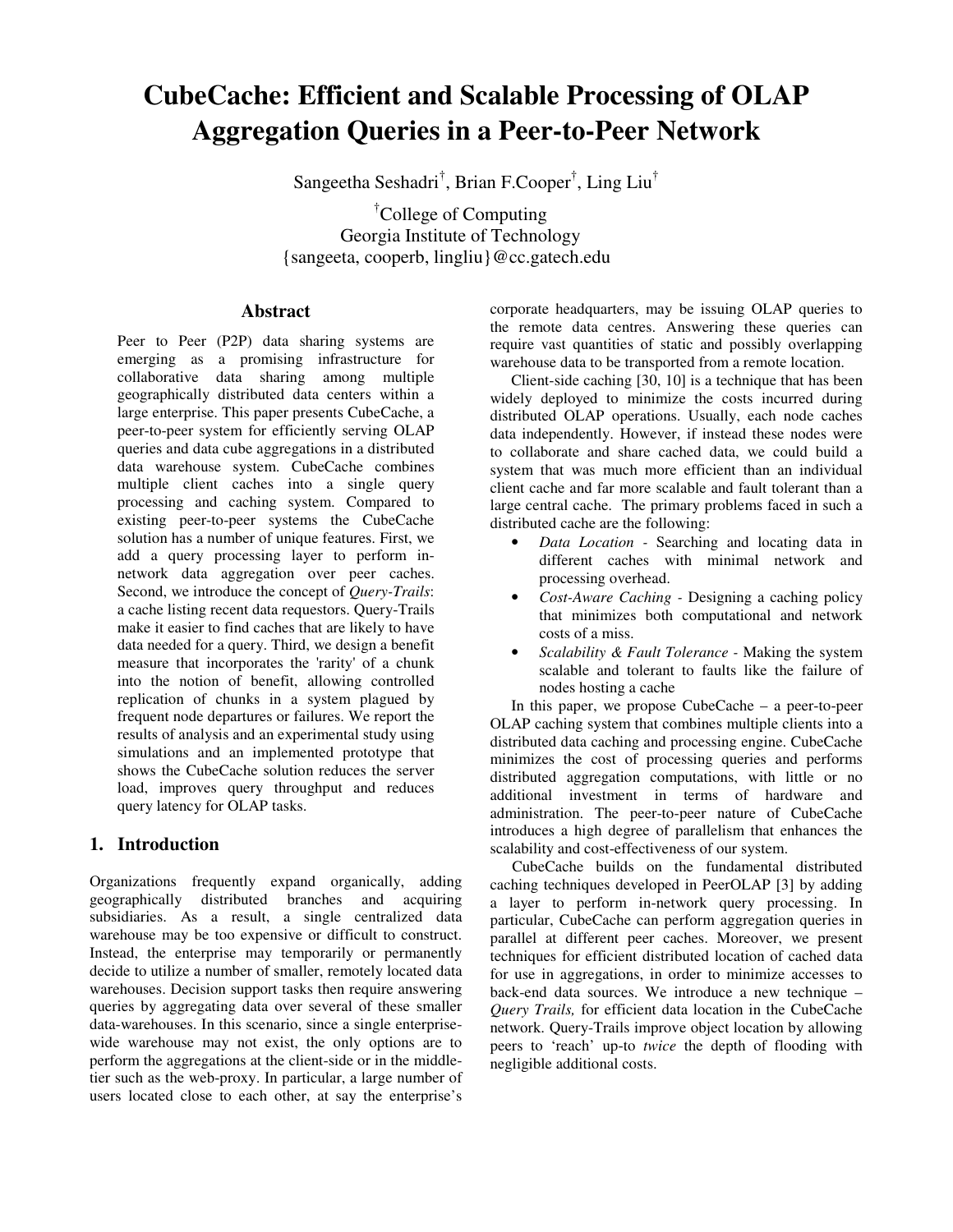Given that a CubeCache system is built out of a network of cooperating client caches, query processing in the system is vulnerable to client failures. In order to preserve the efficiency of query processing despite failures, we introduce a *weighted-benefit* caching policy designed to enhance fault tolerance. Our policy assigns higher weight to "rare" data, so that widely replicated data is ejected from peer caches before less replicated data. This improves the likelihood that every data item is cached multiple times, minimizing the impact of client failures. Experiments show that the performance of the CubeCache system degrades gracefully with node failures unlike a central cache.

We describe cache-based techniques for scalable processing of queries from multiple data centers. CubeCache peers use the chunk-based caching scheme [5, 4] to cache the results of queries and share their cache with the rest of the network. Unlike with central caching of data cube chunks, our system is scalable, has no central point of failure and performs well even in with different user access patterns.

#### **1.1 Related Work and Background**

Peer-to-peer systems have applications ranging from data sharing such as in Gnutella [7] and Freenet [8] to massive parallel computations in projects like SETI [9]. Although Data Warehousing [2, 1] and P2P systems have individually received a lot of attention, not much work has been done on *using* P2P systems in Data Warehousing. PeerOLAP[3] was the first and to our knowledge, the only system reported so far, that uses a P2P network to perform distributed caching of OLAP queries. Our system enriches the PeerOLAP system by a number of important new features. First, we provide support for aggregations in the distributed cache. We perform in-network aggregations, reducing the bandwidth consumption, distributing the workload and allowing our system to be useful even in situations, where pre-aggregated data is not available in the warehouse. Next, we improve the efficiency of data location through the use of query trails. And finally, we present a benefit metric that incorporates the impact of 'node failures', there by taking into consideration a very common feature of P2P systems into consideration.

Distributed OLAP systems often have to deal with semantic issues, such as reconciling schemas from different data sources. Our focus in this paper is on performance issues. The semantic issues arising from cross-enterprise queries in decision support systems have been investigated in [6] and their techniques can be applied to handle tasks such as data-modelling and integration.

Conceptually, cooperative Web-Cache systems which cache Internet objects among themselves [15, 23, 24, 25, 26, 27] are very similar to our system. However, query caching is quite different from object caching since apart from the data-location problem that is common to both, query caching has the additional problem of composing new results from partial results. Caching in web-proxies and the middle tier are discussed in [15, 16, 17].

Many P2P systems have been proposed for datamanagement, including P2P databases such as PIER[28]. While these systems implement the database in a peer-topeer system, our approach uses a P2P system to cache and process OLAP queries at the client-end. P2P systems have also been used as storage solutions [8] in systems such as Piazza [29] that focuses on the dynamic placement problem.

Also related is Data Warehousing and OLAP query processing. Data Warehouses often store multidimensional data that can be viewed as a *data-cube* [1] and allow answering of OLAP aggregation queries. Several cachingbased approaches have been implemented to accelerate the processing of OLAP queries [5, 10, 11, 12, 18]. Many approaches including pre-computation of aggregates and caching in the middle tier [10, 11, 12, 13, 15], have been suggested and implemented to achieve better response.

Our approach uses the chunk-based [5, 4] caching. Chunks [18] divide the data-cube into uniform semantic regions. The fine granularity of chunks allows better reuse and also saves the amount of cache space utilized since overlapping regions need to be stored only once.

In this paper we present CubeCache – a scalable and efficient P2P system for caching and processing OLAP queries. In the next section we outline our major contributions and provide the organization of the paper.

#### **1.2 Contributions and Overview**

Our main contributions include:

- A scalable technique to perform distributed in-place aggregation computations in client-side caches.
- The concept of '**Query-Trails**' which improves data location in the CubeCache peer-to-peer network.
- The **Weighted-Benefit** caching policy that takes into consideration the 'rarity' of a chunk while computing its cost for cache replacement decisions. This allows the system to be fault tolerant, minimizing the performance degradation due to node failures.

We present in Section 2, the motivation behind the CubeCache system and provide some real-world situations where the system can be deployed. An overview and running example of the CubeCache system is described in Section 3. Each of the components of the system and the techniques used to perform query processing and aggregation are discussed in detail in Section 4. Section 5 presents the details of the experiments conducted and an analysis of the results. We finally conclude in Section 6, providing our plans for future work and some insights gained while implementing the system.

## **2. Motivation and Applications**

In this section we describe several scenarios in which our system can prove to be useful. In each case, the absence of a single, centralized warehouse means that data must be aggregated in a network of clients, usually workstations connected by a high-speed LAN. These clients may only be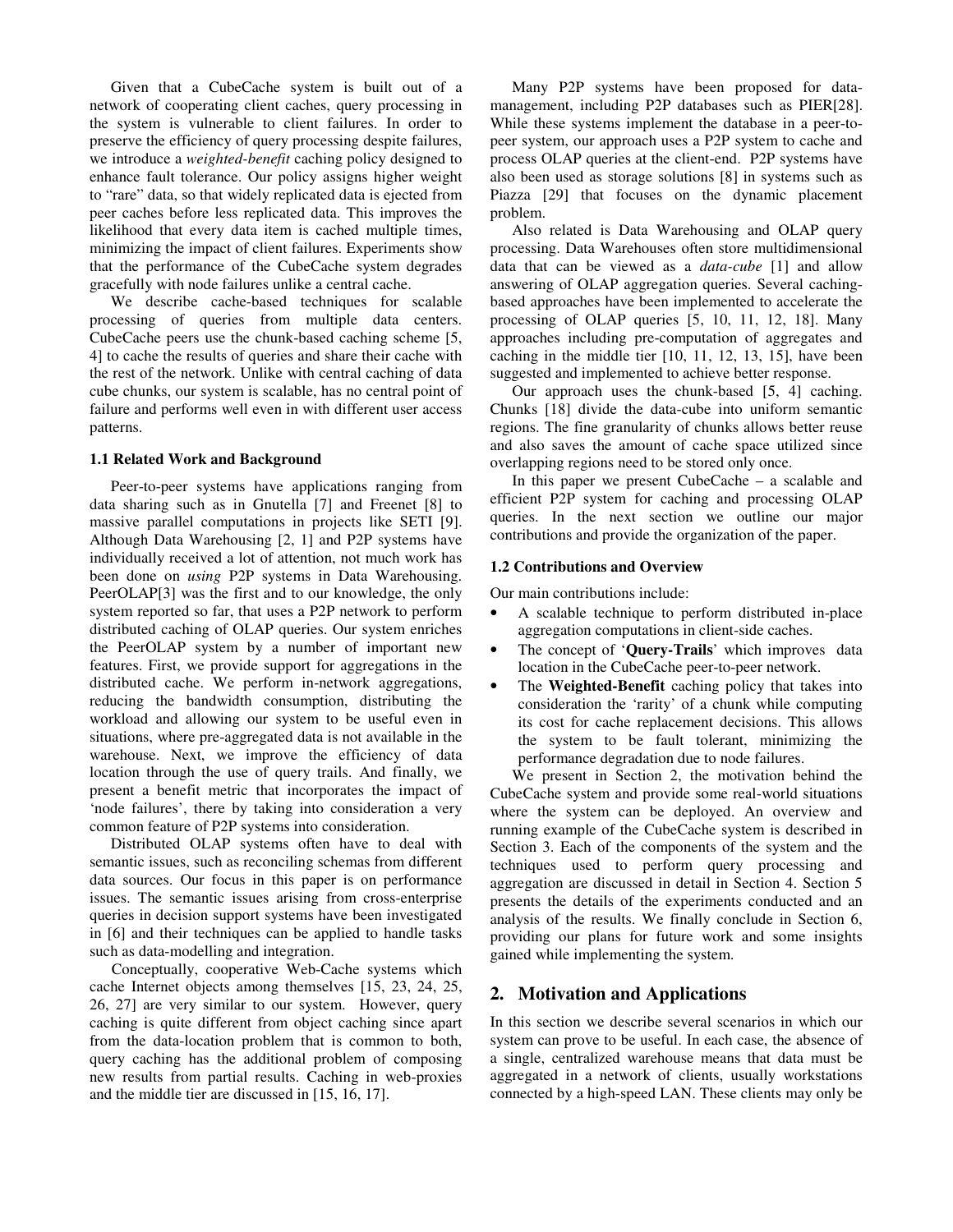able to access base data at distributed data sources over a slow Internet connection.

## **2.1 Single Enterprise Single Schema**

Warehouses consolidate vast quantities of enterprise data and decision support systems run complex OLAP queries on this data. However, building a warehouse, consolidating and maintaining data, is both a time-consuming and costly process and the returns on investment are uncertain. Moreover, many small enterprises do not utilize all the features of these systems, and may want to implement a low-cost system that allows them to aggregate data from across smaller data-marts. Consider a retail chain with hundreds of stores all over the country. Each store records its daily transactions in a transactional database. Rather than build an enterprise data warehouse at a single go, the organization might prefer doing so in phases, or first implement a prototype. Using data marts, which are miniature data-warehouses, can make the process of implementing an enterprise-wide business intelligence system an incremental one there by spreading costs. For example, in the scenario described above, the retail chain may decide to implement its decision support system for one region at a time using small data-marts that conform to a single global schema. Users sitting at a remote location may issue queries like 'What is the total sales of a product over all the regions for the month of January?' to the system which involves gathering data from each region's warehouse and performing aggregations over it.

## **2.2 Single Enterprise Multiple Schema**

This scenario occurs frequently when an enterprise grows by acquisitions where the organization may now have to deal with multiple warehouses implemented according to multiple schemas. Although the primary concern in these scenarios is semantic in nature, there is still a need to answer OLAP queries where pre-aggregated results may not be available and vast amounts of data will have to be transported from more than one location in order to answer queries.

## **2.3 Multiple Enterprise Multiple Schema**

Corporations may collaborate with each other in order to increase their sales. Consider a restaurant chain with outlets all over the country collaborating with a popular soft-drink manufacturer and selling the drink in their outlets. With both organizations providing each other restricted views of sales data an integrated decision making system in the absence of a central warehouse is required, since neither organization may be willing to invest and maintain a warehouse for such data.

# **3. System Overview and Example**

The CubeCache system consists of a set of peers (such as user workstations) that access remote data-sources and issue OLAP queries. There is no inherent structure to the network, and peers can join or leave at any time. Queries could vary from simple queries - targeted at a single data source and involving no aggregation to complex ones - queries that require aggregation of results across single/multiple data-sources. Peers that retrieve results may cache them for future use.

Let us now see an example of how the CubeCache system works. Consider an enterprise that has sales data for four regions – North, South, East and West, stored in four different data-marts maintained at the respective regional head offices. Users sitting in the corporate head office at a different location need to access this data. The user PCs are connected in a peer-to-peer network as shown in Figure 1. The solid lines indicate connections between peers and the dotted lines are connections between end-systems in this network and a remote warehouse. Note that all peers may not be connected to the warehouses.

Now, assume that the user at peer P1 issues a query for '*Total Sales*' which requires data to be aggregated over all regions. P1 searches the CubeCache network for the results of *'Total Sales'*. Although '*Total Sales'* results may not be found at any peer, partial results may be cached by several peers. For example, P2 has results for *South* and *West* regions and P10, for *North* and *East* regions. Peer P1 can examine the query and determine that these cached partial results, called *chunks* [4, 5], and are sufficient to answer the query. Peer P1 can ask P2 and P10 to compute total sales for the regions (chunks) they do have, or request the chunks directly and compute the aggregates itself. Then, P1 can compute '*Total Sales*' over all regions by combining these partial aggregates. Asking the peers to transfer just the aggregates, rather than the whole chunks, has 2 advantages  $- (1)$  it reduces bandwidth usage since, instead of entire chunks, only aggregated results are being transported and (2) P2 and P10 perform aggregation computation in parallel, making processing more efficient. Peer P1 may then cache the results of '*Total Sales'* for use by other peers in the future.

Implementing this system efficiently requires dealing with several challenges. First, if no peer has the full or partial results, then the querying peer must go directly to the back-end data mart, potentially incurring a long latency. Thus, we would like to improve the likelihood that chunks are cached somewhere in the peer-to-peer network. To address this issue, we introduce a cache replacement policy based on the *benefit* of a chunk, where benefit is determined by the relative cost of storing the chunk versus accessing the back-end. This caching policy is described in Section 4.4.

Second, there must be an efficient way to determine if the chunk is available in the network. We could keep a directory of chunks, but this directory would be hard to maintain as we expect caches to add or remove chunks frequently. We could contact every peer and ask if they have the required chunks, but this "broadcast" approach is too expensive in a large system. Instead, we combine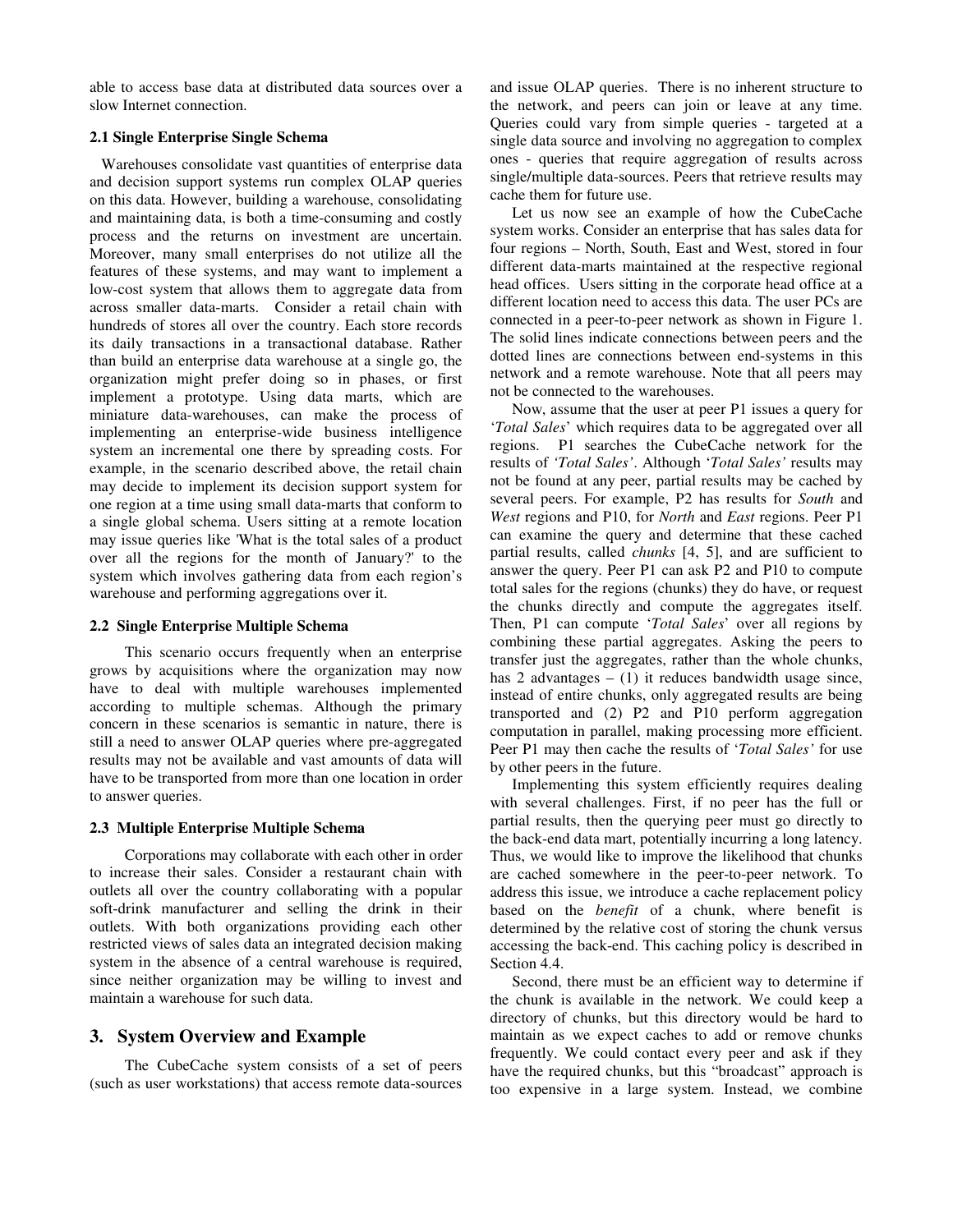

Figure 1. The CubeCache System

limited broadcast with a special lookup mechanism, called *query-trails*. Query trails are described in Section 4.2.

## **4. System Components**

The architecture of a CubeCache peer is shown in Figure 2. Each peer accepts SQL queries from a local client, parses the queries and retrieves results. It caches results in a local cache and shares this cache with other nodes in the network. A peer also processes search requests from other peers in the network and returns responses. The **Request/Response Interface** receives and begins processing requests from the local client and other peers. First, the query is passed to the SQL parser, which parses the query and returns a list of chunks that are required to answer the query. The selection predicates can either be on the 'group-by' or 'non group-by' attributes. Since selections on non group-by attributes are already factored in before the aggregations are performed, the selection predicates on non-group by attributes of a cached chunk and an incoming query should match exactly for the cached chunk to be 'useful' in answering the query [5].

Next, the list of chunks are passed to the **Search and Forwarding logic (SFL)** module, which invokes the Cache Control module to search the local caches (the Chunk Cache and the Query-Trail Cache) for the chunk. If the chunk is not found, depending upon the forwarding policy (described in Section 4.3) the SFL module returns a list of peers to which the request should be forwarded. After the

query results have been computed, the Request/Response interface constructs and returns a response message containing the results.

The **Cache Control** maintains the *Chunk Cache*, the *Query-Trail Cache* and the *Connection Cache*. The Chunk and Query-Trail caches are described in the next two sections. We use the Connection-Cache technique described in [3] to re-organize the peers into beneficial neighbourhoods. Each peer records in its connection-cache the performance (in terms of number of cache hits) of other known peers and periodically reviews its neighbour list. The peer then adds or drops neighbour links in order to maintain an optimal set of neighbors who provide more useful results.

The **Connection Repository** maintains the connection details for the neighbours in the network and warehouses. At regular intervals, the **Topology Control** module reorganizes the set of neighbours, adding new links and dropping existing ones depending upon the performance of peers as recorded by the connection-cache [3].

Apart from these components, we assume that every peer either maintains locally or has knowledge of schema details like the levels, dimensions and hierarchies. Since this information is quite small, it could either be maintained locally or at a single small local database to which a fast connection is available.

We also assume that every peer returns responses directly to the requesting node since anonymity is not a concern in our system. Also, since updates to the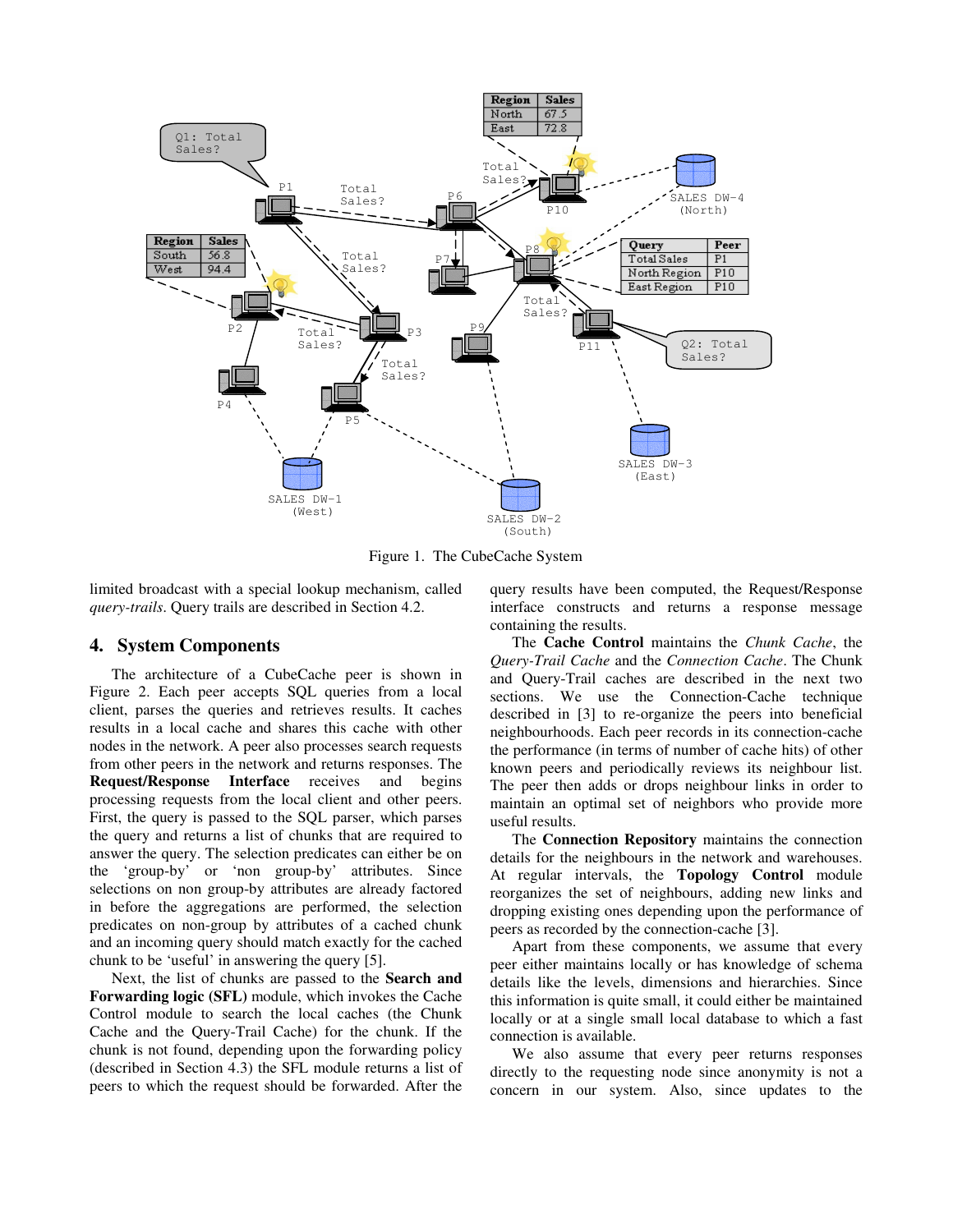

Figure 2. CubeCache Peer Architecture

warehouse data are infrequent, we assume that when an update occurs or when incremental loads are performed, the warehouse will broadcast a message to the system, instructing the peers to clear their caches.

#### **4.1 Chunk Cache**

Each peer caches query results in the form of chunks [4,5] and shares the cache with other peers in the network. Chunks divide the data cube into uniform semantic regions and allow finer grain caching. Chunks allow better utilization of the cache space, since overlapping regions of the result sets of different queries need to be stored only once.

The chunk cache stores actual chunks along with the following information: a chunk id, dimension vector and benefit value. The **chunk id** is used to identify the chunk uniquely. This chunk id can be made unique across multiple data cubes by concatenating the namespace with the chunk id. The **dimension vector** can be viewed as a bit map representation of a chunk's dimension. The **benefit value** is used by the caching policy to determine admission and replacement and represents the cost of computing this chunk. We describe the computation of this benefit value in Section 4.5.1

When a peer receives a query, it determines the needed chunks. Some of these chunks may be available locally. Chunks that are not locally available must be retrieved from other peers or from the data mart back-end.

## **4.2 Query Trail Cache**

If a peer does not have the right chunks, it must contact other peers to ask for that chunk. We could broadcast the request to all of the other peers. However, broadcast is expensive, and thus it is desirable to proactively seek out peers that are likely to have the right chunks.



We make the following observation: if a peer has recently requested its neighbours for a particular chunk, it is very likely to have that chunk in its cache. In order to leverage this information to improve our search, we introduce the concept of a Q*uery Trail Cache* (QT-Cache), which caches recent requests received by the node. Each peer uses its query-trail cache to find peers that have recently requested for a chunk and forwards the current request to that node. Query-Trail requests are sent directly to the node and are not forwarded further.

Consider again the example from Figure 1. Assume that peer P1 caches the results of the 'Total Sales' query. A short while later, say, peer P11 issues a similar query for the total sales. P11 forwards this query to peer P8. By maintaining a list of previous requests in its Query-Trail cache, P8 is able to immediately re-direct P11's 'total sales' query to P1. Note that in the absence of this information, P11's query would never have reached peer P1 since P1 is beyond 2 hops from P11.

In this section, we explain the formal model of a *Query-Trail Cache*. We then describe two forwarding techniques based on query trails – *Maximum Effort Query Forwarding (MEQF)* and *Least Effort Query Forwarding (LEQF)*. But first, we discuss the advantage of using Query-Trails that makes it an attractive technique to us.

#### *4.2.1 Advantages of Query Trails – Improving Reach*

We limit the scope of broadcast by specifying a hopcount, *h*: each request for a chunk is forwarded to all peers within *h* hops of the requesting peer. However, by maintaining query trails, even with a hop count of *h*, we are able to achieve a 'reach' of up to 2*h*, *without flooding the network* [Figure 3]. This is because every peer within *h* hops of the requesting peer has seen requests from other peers up to an additional h hops away. Q*uery-trails* allow us to make intelligent forwarding decisions thereby increasing the chances of locating the desired chunk. Query–trails are generic and can be applied to any peer-topeer system that supports an object location and where the query stream exhibits temporal locality.

#### *4.2.2 Terms and Definitions*

A query result is characterized by a set of chunks. Thus, for a query q, *Result* (*q*) = { $c_1$ ,  $c_2$ ,...,  $c_n$ }.

**Query Trail**: A *query trail* (*qt*) is a tuple of the form  $\langle$ *chunk id,requestor* $\rangle$  where,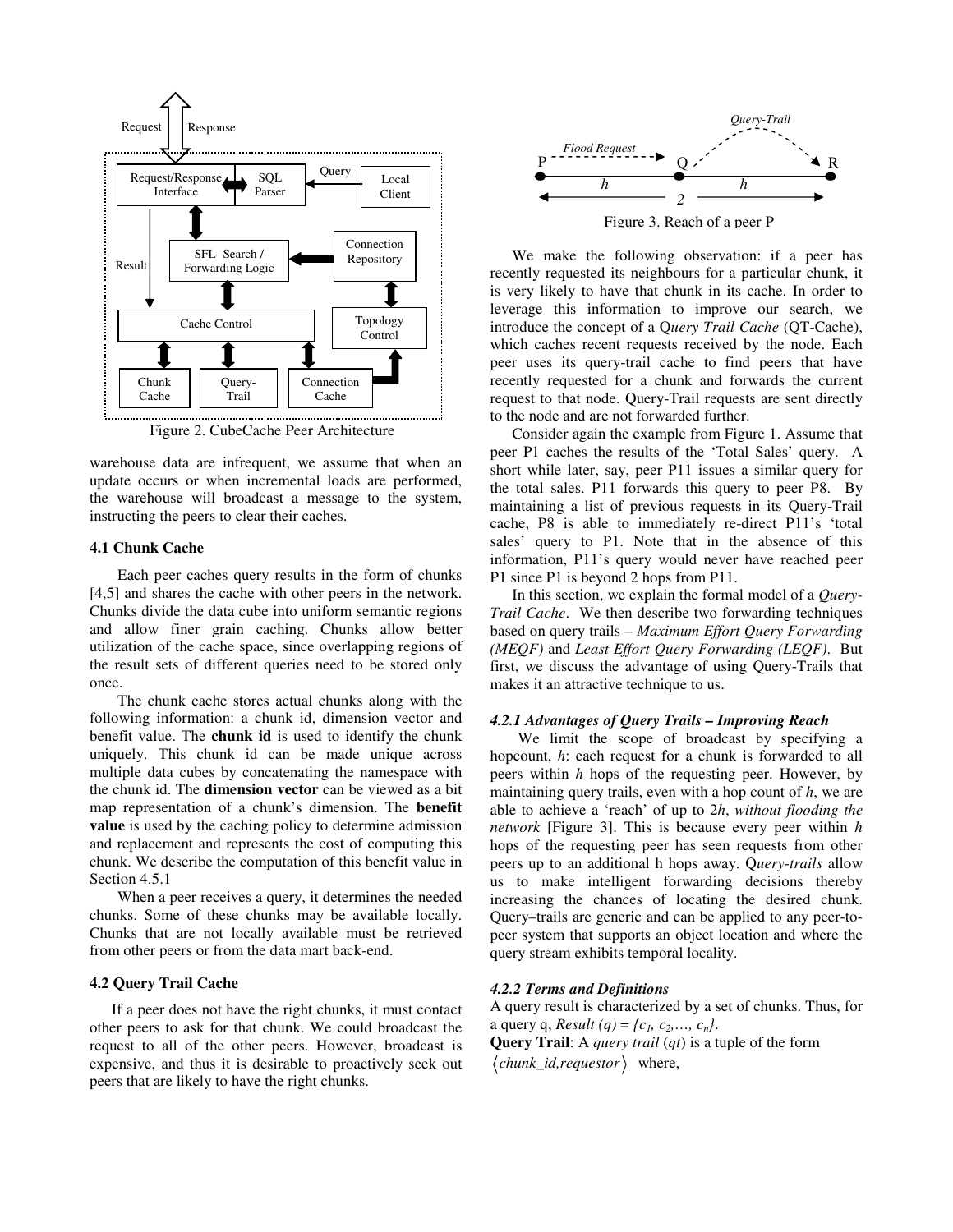*chunk\_id* is the identifier of a data item, the request for which arrives at the node, and

*requestor* is a node belonging to the system that had originally requested for the chunk. (Note: The node identifiers may be IP addresses of the nodes or unique ids assigned to the nodes upon joining the system.)

**Query Trail Cache (QT-Cache)**: A Query Trail Cache (QT- Cache) of node P is a set of *qt* entries stored at node P that may be refreshed based on the caching policy. In CubeCache we use a simple LRU policy for query-trail cache admission and replacement.

 $QT - Cache(P) = \{qt_1, qt_2, ..., dt_n\}$ 

where, each qt<sub>i</sub> is a *query trail* entry. For a chunk  $c_i$ ,  $QT(P, c_i)$  is the set of all nodes that have requested for the chunk  $c_i$  at node P and is defined as

$$
QT(P,c_i) = \{ n_i \mid (c_i, n_i) \in QT\text{-}Cache(P)\}
$$

Thus

$$
QT(P,q) = \bigcup_{c \in \text{Re} \, sult(q)} QT(P,c_i)
$$

For instance, if nodes A, B, C, D and E have requested at node S for chunks  $\{c_1, c_2\}$ ,  $\{c_1, c_2\}$ ,  $\{c_1, c_5\}$ ,  $\{c_2, c_5\}$  and  ${c<sub>5</sub>}$  respectively, node S has the following query trail entries:  $< c_1$ , {A,B,C}>,  $< c_2$ , {A,B,D}> and  $< c_5$ , {C, D, E} $>$ . Now, if a request for query  $q_1$  arrives at S, where

then,

 $QT(P, c_1) = \{A, B, C\}$  $QT(P, c_2) = \{A, B, D\}$  *and*  $QT(P,q1) = \{A, B, C, D\}$ 

Result(q<sub>1</sub>) = {c<sub>1</sub>, c<sub>2</sub>, c<sub>3</sub>},

#### **4.3 Chunk Searching Process**

Our chunk searching process combines limited broadcast with search over query trails. Each peer that receives a request for chunks must determine whether to forward that query over neighbour links (broadcast), querytrails, or both. The simplest case, *flooding only*, is to forward the query just to neighbour links. In this section we discuss two other policies that use query-trails – *Maximum Effort Query Forwarding (MEQF)* and *Least Effort Query Forwarding (LEQF).* Our query forwarding policies are complementary to the Eager, Lazy and Optimal query processing policies described in [3] and can be used in conjunction with any of the policies.

#### *4.3.1 Maximum Effort Query Forwarding (MEQF):*

In this policy, we forward messages to both neighbors *and* query trail entries. Since messages are forwarded to more peers, and intelligently too, the possibility of a hit is very high. However, since the number of search messages are higher, *maximum effort query forwarding* is best suited for the systems where the cost of searching is much less compared to the cost of obtaining data from the warehouse. Assume that a user issues a query q at peer P. The MEQF policy works as follows:

i. P checks its local cache for chunks required to answer

q. Let  $C_{\text{miss}}$  be the set of chunks that are not available locally.

- ii. P forwards a request for the  $C_{\text{miss}}$  chunks to
	- a. All of the peers in neighbors(P)
	- b. All of the peers in  $QT(P, C_{\text{miss}})$ ; that is, the query trail peers that have previously asked for any chunk in  $C_{\text{miss}}$
- iii. Each of P's neighbors checks their local cache for the chunks in  $C_{\text{miss}}$ , and sends a message to P listing the chunks it has. Let  $C_{\text{miss}}'$  be the set of chunks in  $C_{\text{miss}}$ that the neighbour does not have. Each neighbor repeats the forwarding process, sending a request for  $C<sub>miss</sub>$ ' to each of its own neighbors as well as any query trail peers that might have chunks in  $C_{\text{miss}}$ .
- iv. This process repeats for *h* hops, where *h* is specified by peer P. The *h* value is stored in the request message, and decremented at each hop.
- v. Any peer that receives a request for chunks via a query-trail checks its local cache and returns any results to P. However, query-trail peers do not forward the request further.
- vi. Note that each node that receives a request for chunks also updates its QT-Cache to add P and the associated query.
- vii. P keeps receiving responses till a timer t expires, after which it assumes that no more results are expected. P then calculates the optimal peer to retrieve each chunk from, contacts that peer and retrieves the chunk from it. In case the chunk is not found at any peer in the network, P will retrieve the chunk from the warehouse.

## *4.3.2 Least Effort Query Forwarding (LEQF)*

This policy is very similar to the MEQF except that, at each node Q, if a query-trail entry is found, then the request is sent only to that node and is not flooded to all neighbors. However, if no such query-trail is found, then the query is forwarded to all neighbors. This approach tries to minimize the number of search messages in the system and resorts to flooding only if query-trail that aids intelligent forwarding are not found. In systems where the cost of searching is high, the *LEQF* policy tries to minimize search messages. Our experiments show that this policy reduces search messages by nearly 10% while providing better performance than naïve flooding.

#### *4.3.3 Other forwarding approaches*

The MEQF policy forwards search messages to maximum number of peers and LEQF to the least number of peers. Other query forwarding policies are possible. A variant of the above two policies could be one in which we forward messages to the 'top-k' most promising nodes (neighbours or query trail peers), where *k* could be a tuneable parameter. This would be a good policy in a network where the degree of each node is very high and hence flooding results in exponential increases in the number of messages at every step. Yang and Garcia-Molina [31] demonstrate that such a directed forwarding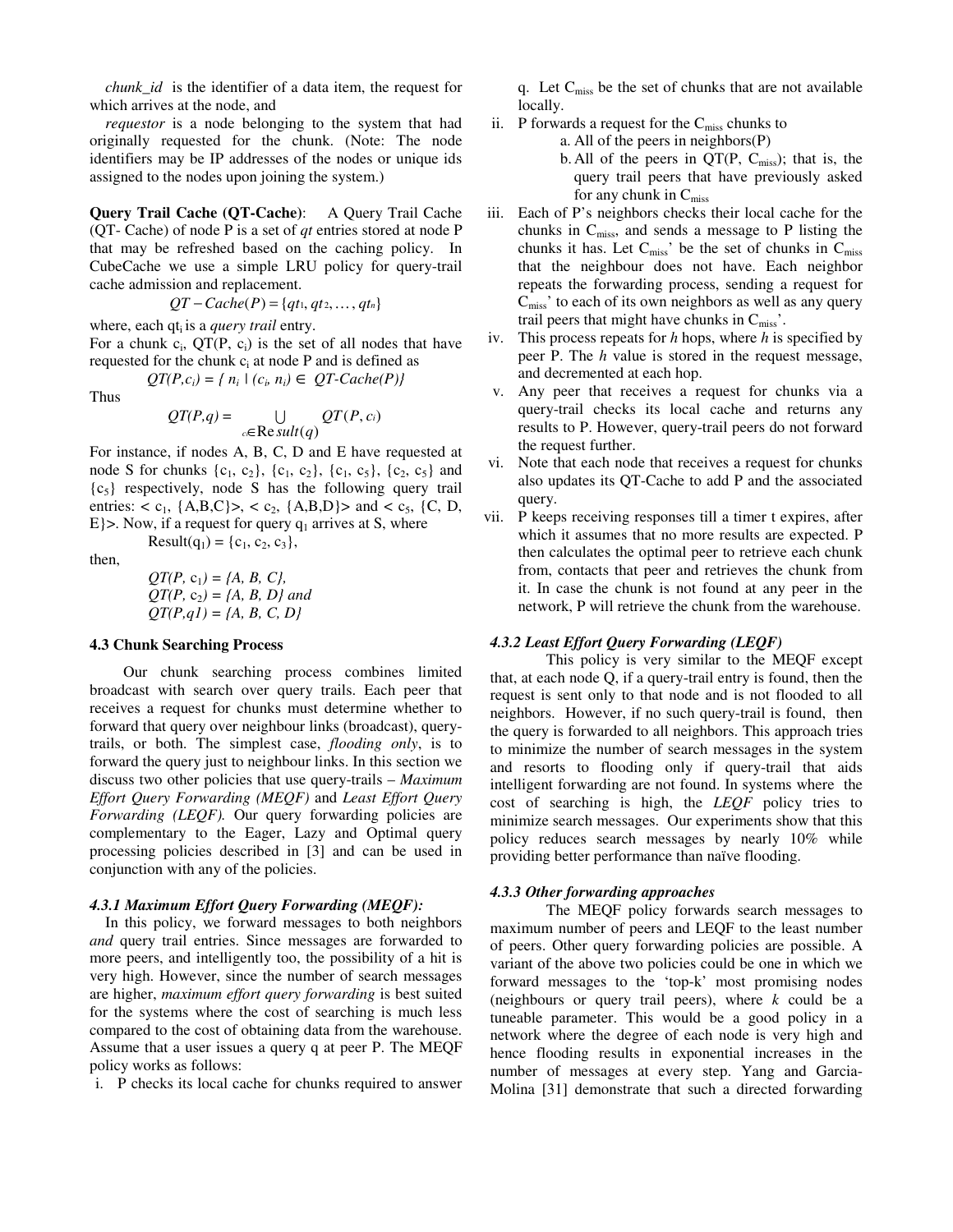policy can improve performance in very large and denselyconnected networks. However, further study is required to see if this policy would be equally effective for a smaller network of OLAP caches. In ongoing work, we are examining these and other policies.

#### **4.4 Aggregate Computation Mechanism**

In this section, we describe our in-network aggregate computation technique. This technique relies on the closure property of chunks – that is, higher level chunks can be composed by aggregating a fixed set of lower level chunks. When a peer requests for a chunk, although it might not be readily available, lower level chunks that will yield the required chunk upon aggregation may be available at distributed locations. We propose an *in-place*, *in-network* aggregate computation mechanism by which a peer computes a higher level chunk by intelligently combining partial aggregates available from other peers.

#### *4.4.1. In-Network Aggregate Computation Technique*

When a peer requires a particular chunk, it initiates a search in order to locate either the chunk or all the lower level chunks. If the required chunk is readily available in the network, the peer retrieves it. Otherwise, the peer explores the possibility of computing the chunk from the lower level chunks available at other peers. Since all the lower level chunks may not be available at a single peer, partial aggregates (computed from available cache-resident lower-level chunks) have to be retrieved from distributed locations, to compute the final aggregate. The primary challenge in this is to generate a cost-effective *query execution plan* that minimizes the cost of *in-network* aggregate computation.

In order to ensure the correctness, we must ensure that each lower level chunk appears *exactly* once in the final aggregate. Since this is an instance of the well known setpartitioning problem which is NP-hard [31], we employ a greedy heuristic to determine the nodes which should compute the partial aggregates. Computation of a higher level chunk can be done by aggregating lower level chunks along any one of several dimensions. Dimensions along which *all* the lower level chunks are available are selected as candidate dimensions as this requires no data to be fetched from the warehouse. Along a candidate dimension, the set of lower level chunks can be partitioned in more than one way. We define *C*, the set of lower level chunks as follows:

$$
C = \{c_i^{lower} \mid \underset{i=1}{\overset{n}{\text{Agg}}}(c_i^{lower}) = N\}
$$

where, *N* is the required aggregate result. We need to divide *C* into a set of partitions *P* such that the following criteria are satisfied:

$$
P = \{PR_i \mid \bigcap_{i=1}^k PR_i = \varnothing \land \bigcup_{i=1}^k PR_i = C\}
$$

For a partition set  $P$  to be a solution, the chunks in each partition should be available in their entirety at a *single* peer. In order to compute *P*, we first arrange nodes in the descending order of number of chunks along the selected dimension. We then greedily construct subsets using the following algorithm:

| <b>Algorithm: Partitioning Algorithm</b>              |            |                                  |
|-------------------------------------------------------|------------|----------------------------------|
| <i>Input:</i> $C$                                     |            | //set of all lower level chunks. |
|                                                       | Result[1n] | //chunks available at a peer i   |
| Begin:                                                |            |                                  |
| $fetch[1n] := null;$                                  |            |                                  |
| $pendingList := C;$                                   |            |                                  |
| <i>while</i> (PendingList != null ) <i>do</i>         |            |                                  |
| assigned $:= 0$ ;                                     |            |                                  |
| $max := 0;$                                           |            |                                  |
| for each $\mathbf{i}$ in $\mathbf{1}$ $\mathbf{loop}$ |            |                                  |
| $if($   Result[i] $\cap$ pending List $>$ max $)$     |            |                                  |
| assigned $:=$ i;                                      |            |                                  |
| $Max :=  Result[i] \cap pendingList $ ;               |            |                                  |
| end if                                                |            |                                  |
| end loop                                              |            |                                  |
| $fetch[assigned] := Result[i] \cap pendingList;$      |            |                                  |
| $pendingList := pendingList - fetch[assigned];$       |            |                                  |
| end while                                             |            |                                  |
| End:                                                  |            |                                  |

Once the partition set along each candidate dimension has been computed, we then choose the set with the *least cost* as the query execution plan. Next, we describe a model that helps define this notion of cost.

## *4.4.2 Cost Model*

The peer has to retrieve chunks that it does not have cached, either because the chunk was never cached locally, or because it was cached but then ejected from the cache. Let *size(c)* be the size of a requested chunk *c.* Let *C* denote the set of all chunks and *P* denote the set of all peers. Let  $C_i = \{c_{i1}, c_{i2}, \ldots, c_{in}\}\$  denote the set of all lower level chunks of *c<sup>i</sup>* such that all *cij* are along the same dimension and

> $\int_{-1}^{n} g g(c_{ij})$  $c_i = Agg(c_{ij})$ , where *Agg* denotes aggregation.

Ρ(*Ci*) the *Power Set* of*C<sup>i</sup> ,* denotes the set of all subsets of  $C_i$ . We define a function A which denotes the cost of calculating a chunk *c* at a peer S as follows:

$$
A: C \times P \longrightarrow \mathbb{R}^+
$$
  

$$
A(c_i, S) = \left\{\n\begin{array}{l}\n rep \times const \times size(c_i), & \text{if } c_i \text{ exists} \\
\sum_{k=1}^n A(c_k, S), & \text{if } \bigcup_{k=1}^n c_k \in P(C_i)\n\end{array}\n\right\}
$$

The function A is defined as a constant multiple of the size of the chunk if it exists and the cost of aggregating an available subset of lower level chunks otherwise. For example, if 10 of 30 lower level chunks of chunk  $c_i$ , but not chunk  $c_i$  itself, are available at a peer, and the peer receives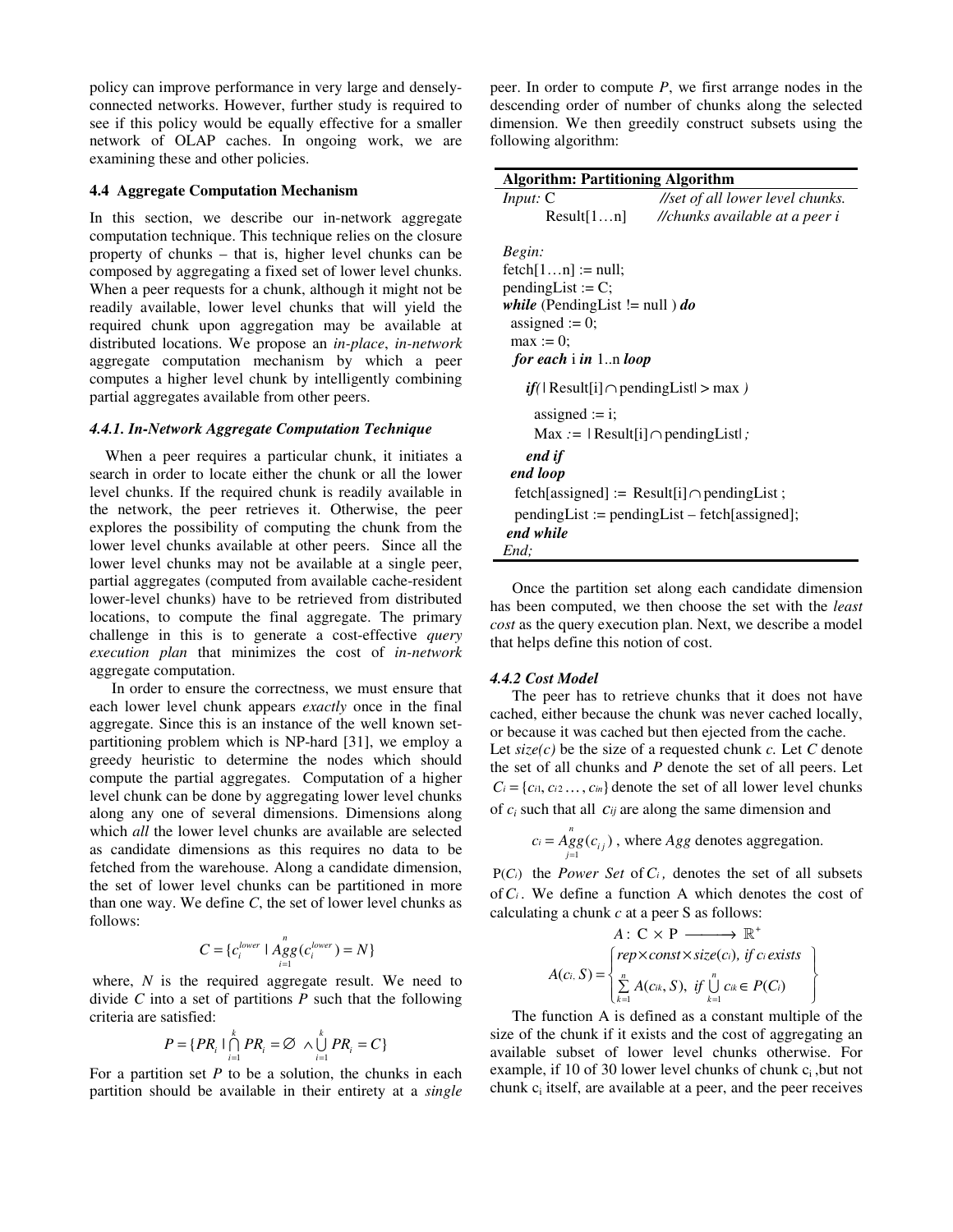a request for c<sub>i</sub>, the peer will return to the requesting peer the details of the 10 chunks. The requesting peer may then ask this peer to return the aggregate of a subset of these 10 chunks. The 'rep' term denotes the 'reputation' of the peer and takes into consideration the quality of results provided by a peer and the level of trust associated with it. If operating in an un-trusted environment, a node can associate low costs with trusted peers and high costs with untrusted peers. In our experiments we assume that we are operating in an environment where security is not an issue and hence *rep*=1. The 'const' term denotes the disk read rate.

The cost (in terms of time) incurred in transferring a chunk available at peer S to peer R can be defined as

$$
N(c, R, S) = \text{constant} + \frac{\text{size}(c)}{\text{Bandwidth}(R, S)}
$$

where 'constant' can be taken to be the cost of setting up a connection between the two nodes *R* and *S*.

The cost of sending request messages from *R* to *S* depends on the number of hops between the two nodes. We define the cost incurred by sending messages from *R* to *S* as  $\frac{size(msg)}{delay \times M(R \rightarrow S)}$ , where  $M(R \rightarrow S)$  is the cost of sending the message from R to S over one or more hops. The function *M* is defined as:

$$
M(R \to S) = \begin{cases} h_{\text{max}} - h_{\text{red}}, & \text{if } h_{\text{red}} \ge 0 \\ -(h_{\text{read}}), & \text{if } h_{\text{read}} < 0 \end{cases}
$$

where *hrecd* is the hopcount of the system, *size(msg)* is a constant representing the size of a message, and  $h_{\text{max}}$ indicates the maximum hop-count for the system. In our system, request messages received through a query-trail lookup are tagged with a negative hop-count in order to indicate that these messages should not be forwarded, so if  $h_{\text{recd}}$ <0, we calculate  $M(R \rightarrow S)$  as  $-h_{\text{recd}}$ .

We define the *Total Cost* (TC) of chunk *c* obtained from a peer *S* by a peer *P*,  $TC(c, S \rightarrow R)$  as

 $w_1$  (*delay*  $\times$   $(M(R \rightarrow S)) + w_2$   $(A(c, S))$ 

$$
+ w_3 (N(c, S \rightarrow R))
$$

where, the weights  $w_1$ ,  $w_2$  and  $w_3$  are empirical parameters representing the relative costs of sending a chunk, sending a request message, and performing an aggregation. For example, if the cost of searching is high due to presence of high delays along the links between peer nodes,  $w_1$  will be high. We can interpret the cost TC as the time required to obtain a chunk. Thus, in order to minimize response time, chunks with high costs need to be cached locally. When peer P issues a request for a particular chunk, it may receive responses from multiple peers. P then chooses to obtain the chunk from the peer which provides it with the lowest cost. The cost of answering a query would be a summation over the cost for each chunk required to answer the query.

#### **4.5 Caching Policy**

## *4.5.1 Caching Policy- Weighted Benefit*

Our system uses a cache admission and replacement policy that is a variant of LRU-CLOCK and takes the 'Benefit' of a chunk into consideration. Unlike previous caching schemes that take a notion of "benefit" into account [5, 3, 18, 19], we consider the 'rarity' of a chunk besides its size and level of aggregation, Since nodes in our peer-to-peer cache might leave or fail at any time, we assign greater benefit to a chunk which is rare, than a chunk that is available at many nodes while considering it for caching.

We define the benefit of caching a chunk as follows: Assume that peer P issues a request for chunk *ch* and receives responses from *n* peers  $P_1, P_2, \ldots, P_n$ . The chunk is available at the back-end data source  $P_w$  by default. Let the cost of retrieving the chunks from  $P_1, P_2, \ldots, P_n, P_w$  be  $C_1, C_2, \ldots, C_n, C_w$  respectively, where  $C_i \geq C_i$  when  $i > j$ . Also, we assume that  $C_w \gg C_i \forall i \in [1, n]$ . Each  $C_i$  is calculated as  $TC(ch, Pi \rightarrow P)$  [defined in section 4.4.1]. (We assume that the warehouse will never be down since our system is not designed to deal with queries in the case of warehouse failures.) The benefit of caching a chunk is the cost that will be incurred by not caching the chunk. If each peer may go down with a probability  $p$ , we define Weighted Benefit W*B(ch)* as follows:

$$
WB(ch) = \frac{\sum_{j=1}^{n} p^{(j-1)} (1-p)C_j + p^n C_w}{size(ch)}
$$

The formula calculates the benefit of a chunk depending upon its cost, size and degree of availability. When all n peers that possess the chunk are up, the cost of retrieving the chunk is equal to the cost of transferring the chunk from the peer offering the minimum cost. If this peer is down, then the cost incurred will equal the minimum cost offered by the remaining peers. If all the n peers that have the chunk cached are not available, then, the cost will be the cost of retrieving the chunk from the warehouse. (When the chunk is not available at any of the local peers, n=0 and  $B(ch) = C_w / size(ch)$ .

Our benefit metric takes into account the 'rareness' of a chunk and chunks that are available at many other known peers in the network are given lesser priority compared to chunks that are available only at say, one other peer. Note that chunks that are obtained from the backend are initially "rare" and thus are automatically replicated at other peers in the network. The probability  $p$  is a tuneable parameter. In systems that are expected to be very stable, where peers remain connected to the network for longer intervals of time this parameter can be set to a very small value, whereas in systems with greater churn, the value can be set high to allow greater replication of chunks. Since the peer will anyhow have to wait for all responses or a time-out to occur before calculating the minimum available cost, using our benefit measure does not involve the maintenance of any additional information. We briefly explain the admission and replacement algorithms next.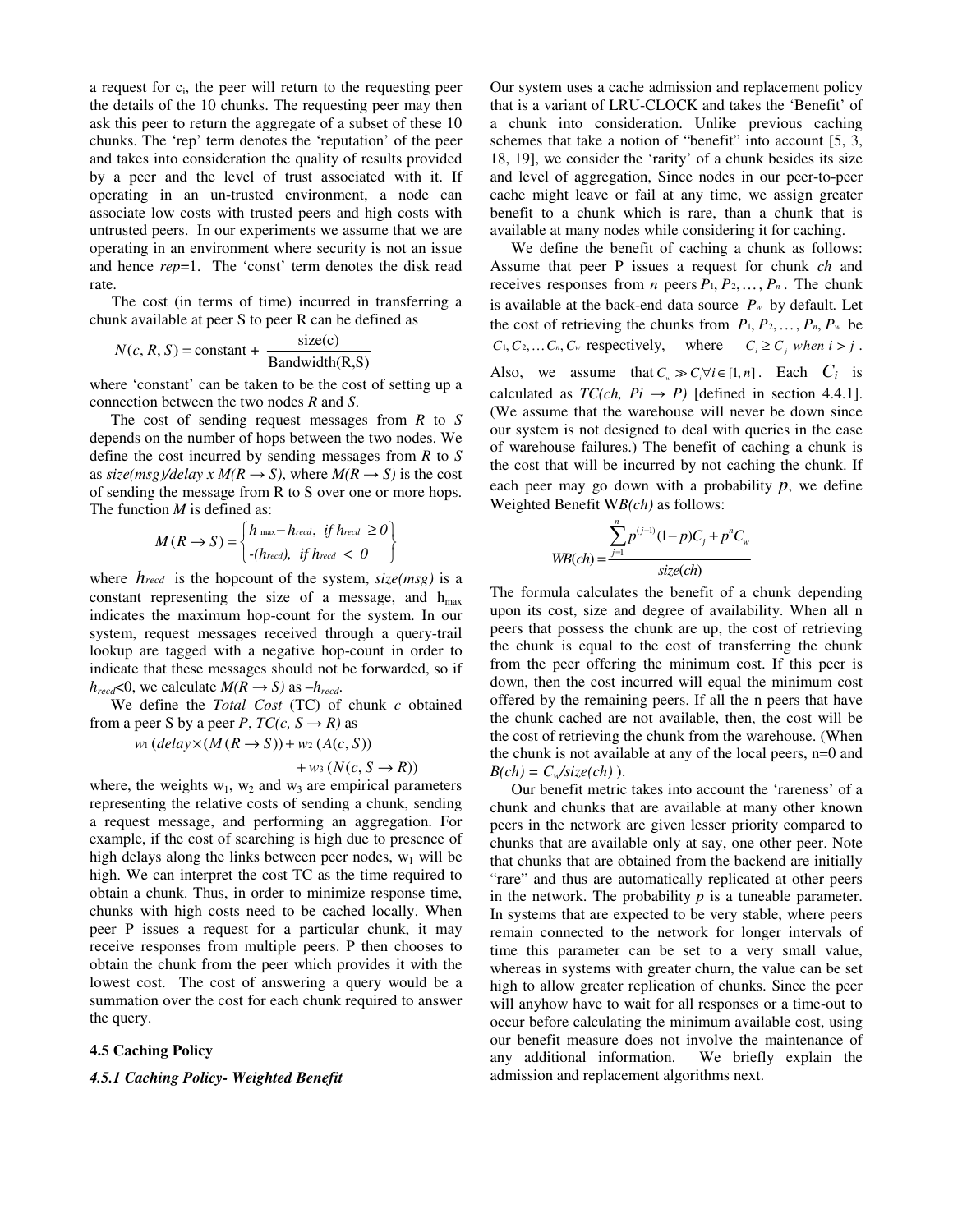#### *4.5.2 Replacement and Admission Algorithm*

Each cached chunk is assigned a weight. Initially, this weight is equal to the calculated benefit. Each time there is a cache miss, the weight of each cached chunk is multiplied by a decay factor DF, where  $0 <$  DF  $< 1$ . Whenever a chunk is accessed, its weight is restored to the calculated benefit. Thus chunks which are accessed frequently continue to have high weight, while a chunk that is only accessed once will soon have little weight. The value of DF determines the rate at which weights decay. For example, DF might equal 0.9.

Whenever a peer receives a chunk that is not in its cache, it must decide whether to cache that chunk. To do this, we compare the benefit of the new chunk to the current weights of the chunks in the cache. If the new chunk has a lower benefit than all of the weights of the cached chunks, the new chunk is discarded. Otherwise, the chunks with the lowest weight are ejected from the cache to make room for the new chunk. Note that because chunks may be of different sizes, it may be necessary to eject multiple chunks from the cache. Note also that the benefit of a chunk obtained from the warehouse will be very high, and that chunk will almost certainly be cached.

To minimize the number of chunks that are replaced as the result of a cache miss, we use the IVLR technique described in [20]. Traditional caching algorithms continue marking victims until there is enough space to insert the incoming item. However, removing the last item in this list might result in more than the required amount of space being released. IVLR arranges victim chunks in descending order of their sizes and composes a new set of victims by iteratively choosing the largest sized chunk from the existing victim-set till the required space is achieved. This results in a new victim-set that is a subset of the LRU victim-set.

## **5. Experiments**

We conducted experiments to evaluate our techniques using extensive simulations and an actual implementation of our system. Our aim was to measure the performance of the system with various query-forwarding techniques, its fault tolerance – i.e. how performance degrades with node failures, and finally compare the response-time and through-put of the system with a central-caching scheme. We used simulations because they allowed us to examine several different system parameters and forwarding techniques for a variety of scenarios. We also examined query throughput and response time using an implemented CubeCache prototype. In summary, our results show:

- The MEQF and LEQF policies improve query processing performance by 20 and 10 percent (respectively) over naïve flooding.
- A CubeCache of 32 peers connected in a standard internet topology offers 70% savings with a cache size of just 1% of the data-cube per peer, where as a central cache offers only 30% savings.
- Our CubeCache system is affected minimally by node failures.
- The response time of our CubeCache system is 23% better than that of a central cache.
- The throughput of our CubeCache system is much higher than the central cache: for a system of 8 peers, offers almost 8 times the throughput of the central cache.

#### **5.1 Experimental Setup**

Our experiments were conducted using the TPC-D [22] benchmark with the Scale Factor (SF) set to 1. The size of the database was approximately 1GB.

We generated a query stream of 10,000 queries following the 80-20 rule, where 80% of the queries access 20% of the data cube. We used a commercial database as our backend, although, our caching scheme is independent of the database used. Since the chunk based caching scheme allows reuse of results only if the non-group by predicates match exactly, and since the TPC-D benchmark query does not provide us with enough variety to represent the access patterns of a large number of users, we generated our own query stream. Our query stream was a mixture of 30% proximity queries, 30% roll-up queries, 30% drill down queries and 10% random queries.

The prototype CubeCache system is implemented in Java and is used to compare the response-time and throughput of our system to the Central-Caching scheme. For the simulation experiments, we used 32 CubeCache peers connected in a realistic internet topology that was generated using GT-ITM [21], which is a tool to generate topologies.

#### *5.1.1 Metric*

We use the standard metric Detailed Cost Savings Ratio- (DCSR), used in [22, 3] to measure savings. The DCSR is defined as the ratio of savings to the worst case cost.

$$
DCSR(Q) = \sum_{ch_i \in Q} \frac{Cost(ch_i, warehouse) - TC(ch_i)}{Cost(ch_i, warehouse)}
$$

where  $TC(ch<sub>i</sub>)$  [described in Section 4.3.1] includes the cost of searching the CubeCache network and transferring the chunk ch<sub>i</sub>. The cost of transfer for a chunk that has not been found in the CubeCache network will equal the cost of transfer from the warehouse. Thus, a higher DCSR value indicates better system performance.

#### **5.2 Effect of Query-Trails**

In this experiment we study the effects of incorporating Query Trails in the CubeCache system. Each peer stored 20 recent requests in its query-trail cache. The number of requests to be maintained in the query-trail cache was chosen to maintain small trail-caches.

First we look at MEQF. Recall that MEQF forwards a request to all peers that requested for the same chunk recently (query-trail peers) as well as all neighbors. Figure 4 shows the cost savings as a function of the size of the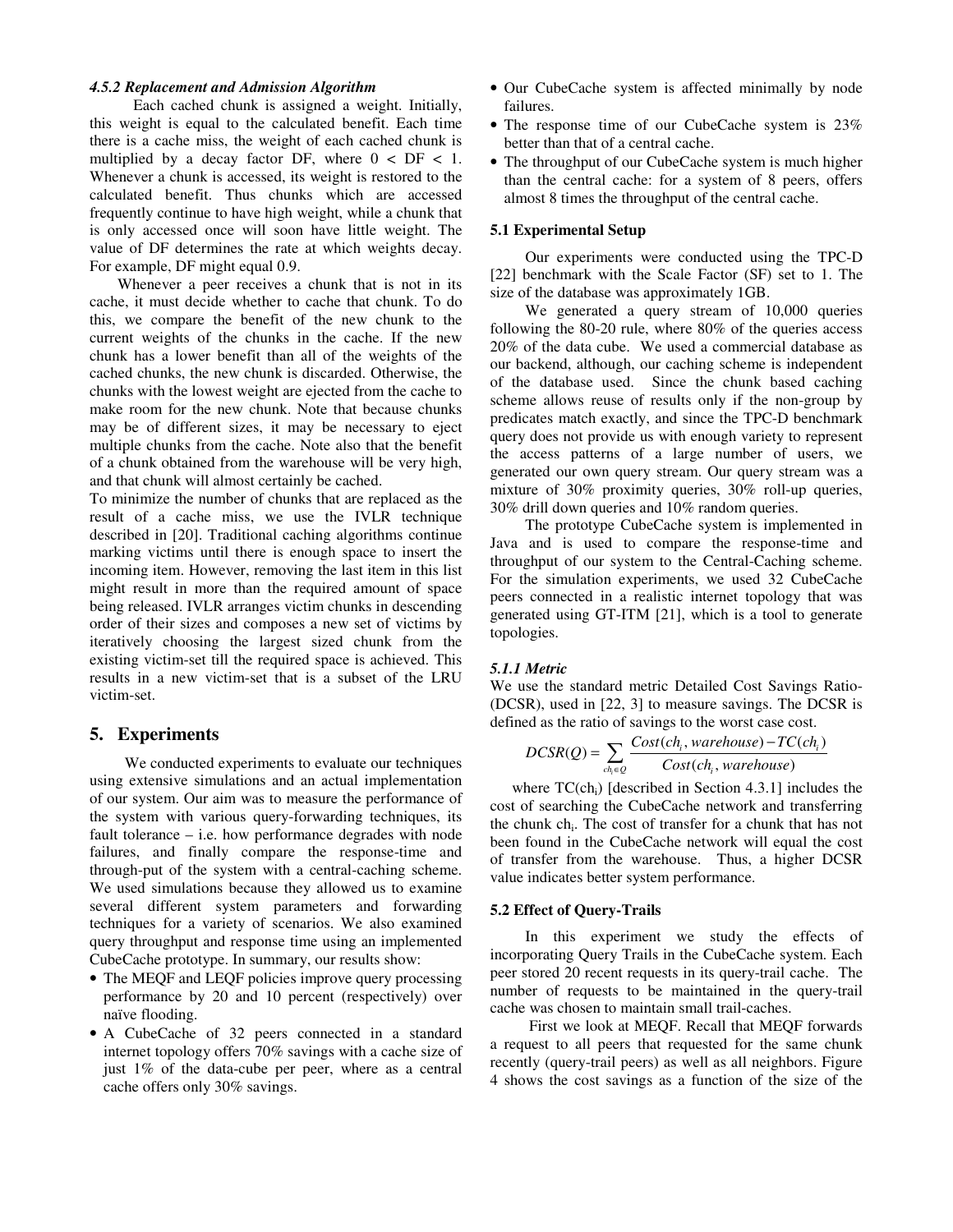

**Figure 4.** Maximum Effort Query Forwarding **Figure 5.** Least Effort Query Forwarding

cache at each peer. As the figure shows, MEQF provides 20% more savings on an average than flooding (i.e. PeerOLAP). This is because query-trails increase the probability of a hit by intelligently forwarding queries.

Next we looked at the LEQF policy. This policy forwards a request first based on the Query-Trail cache and then on all neighbour links if the query-trails are insufficient. As figure 5 shows, LEQF provides 10% more savings on an average than flooding. Since messages are forwarded intelligently, the probability of a hit is higher than in flooding. However, this policy contacts lesser number of peers than MEQF and hence offers lesser savings than MEQF.

We also examined the number of search messages required under each method. Figure 6 shows the results. As the figure shows, the MEQF method only requires 1% more search messages than flooding, even though it gave us a 20% improvement (i.e. Figure 4). Even though we are sending out messages on both neighbor links and query trails, each peer keeps only a small number of query trails, so the overhead is not large. LEQF actually requires 10% *fewer* messages than flooding, even though it produces 10% more cost savings (i.e. Figure 5). Fewer messages result because query trails result in hits 70% of the time, so it is often not necessary to flood at all.

#### **5.3 Aggregations in CubeCache versus Central Cache.**

In this section we compare the CubeCache system with in-network aggregation with a central caching scheme. (We did not compare with PeerOLAP in this case, since it does not support aggregations in the cache).

Figure 7 shows the cache size at which the central cache equals the performance of our CubeCache system. The central cache achieves equal performance only at cache sizes of beyond 15%. Note that the CubeCache system gives nearly 70% savings with a cache size of just 1% at each peer, whereas, the central cache provides only 30% savings. This is obviously due to the fact that each peer in the CubeCache system can access the local caches



of peers reachable within a hop-count of 2. At very large cache sizes, our system's performance appears constant because most of the cache at each peer is unused. This is because each peer receives only a small fraction of the query stream where as all 10,000 queries are processed by the central cache.

#### **5.4 CubeCache performance with node failures**

Next, we examined the impact of node failures on our system. In this experiment we measure the hit-count (that is, the number of chunks successfully located in the cache) in the presence of node failures, compared to the PeerOLAP system. We simulated node failures to occur with a probability of 4% (a reasonable estimate for a P2P system with node departures). Figure 8 shows the comparison and CubeCache with its *weighted-benefit* caching policy clearly performs better. As the experiment progresses, and more nodes fail, we observe that the difference in performance is more pronounced, since CubeCache is more resilient to node failures due to its caching policy.

#### **5.5 Experiments on the Actual Implementation**

We conducted experiments to measure the response-time and throughput of the CubeCache system on a real implementation of the system. The experimental set-up consisted of eight CubeCache peers and two databases connected in a random network topology. We constructed the largest network possible given our installation. The experiment was conducted on Emulab[] using 10 nodes (Pentium4, 2800MHz, 512MB RAM running RedHat Linux 9.0). The inter-node delays between the peers set to ~2ms and that between a peer and a warehouse set to ~50ms. The peers are assumed to be part of an enterprise's LAN and the bandwidth available between peer nodes was set to ~100Mbps and that between peers and warehouses was set to ~28Kbps. Each database that functioned as a warehouse implemented the TPC-D dataset. Queries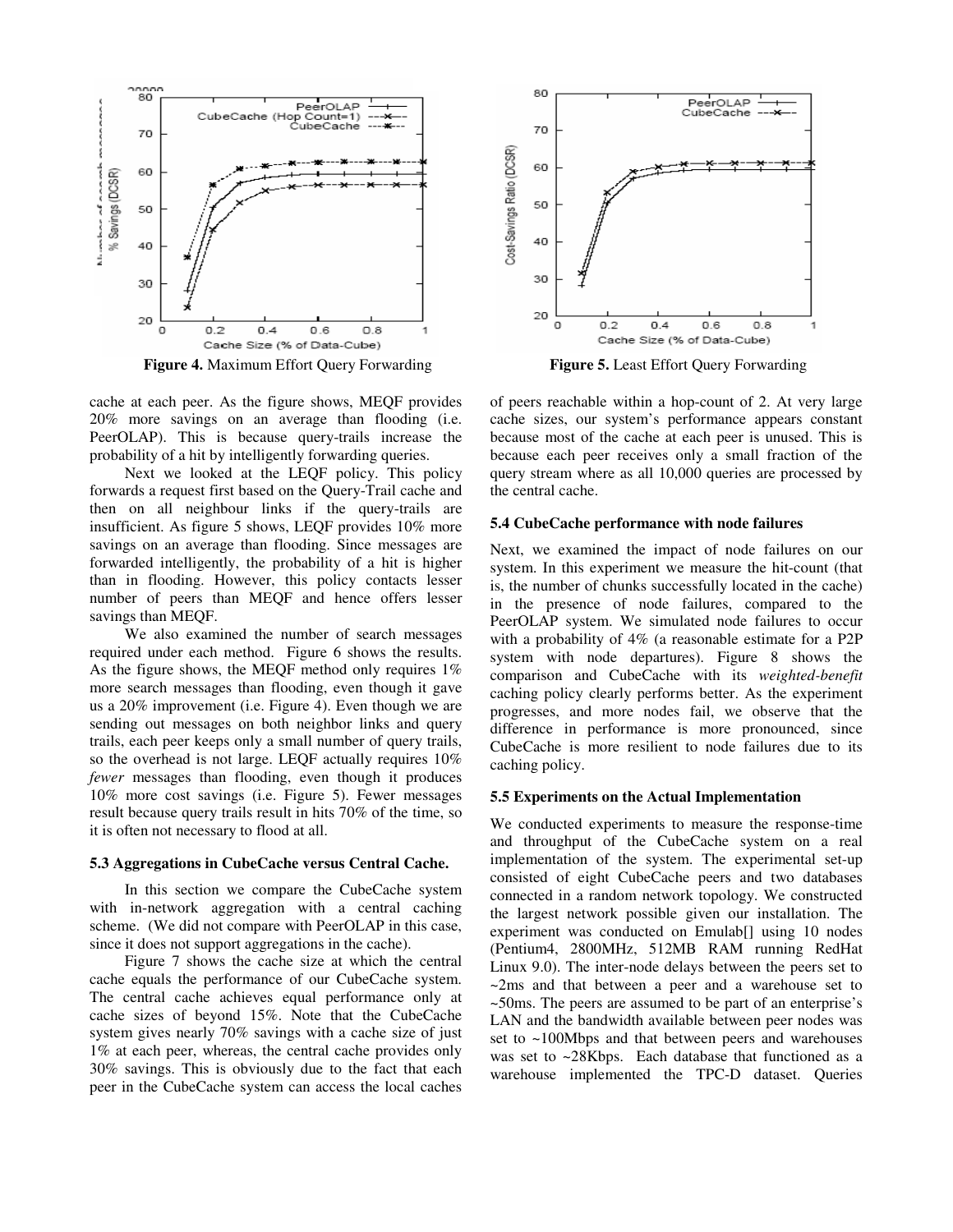

**Figure 7.** Comparison of CubeCache vs Central Cache **Figure 8.** Effect of Weighted-Benefit Caching Policy

included those requiring data from a single warehouse to data to aggregation queries over data in both warehouses.

Figure 9 shows the throughput (in terms of Queries/min) of the CubeCache system and that of a central-cache. The cache size of the central-cache system was 10% of the data-cube, and each peer was assigned a cache size of 2% of the data cube. As the figure shows, the throughput of the CubeCache system is 8 times that of a central-cache. This is because each peer in the CubeCache system is able to process queries in parallel. On the other hand, in a central-cache system, all queries are processed at a single node. We also varied the number of clients and observed that increasing the number of clients increased throughput.

Figure 10 shows the response time of the CubeCache system with hop-count 1 and 2 and that of a central-cache. The response time in this case was measured as an average over ~3000 queries. As the graph shows, our CubeCache system with hop-count set to 2 offers nearly 23% better response time than the central cache. This is due to the fact that the central cache had to handle all 3000 requests and when requests arrived simultaneously, the processing workload on the central cache machine became very high, affecting performance. In the CubeCache system on the other hand, the queries were spread over 8 machines. We observed that the effective cache size ( that is, not counting duplicate chunks in different caches) was roughly the same as the central-cache. However, at a hop-count of 1 though,



the CubeCache system performs slightly worse than the central cache, since the amount of cache reachable is lesser in this case. Overall we conclude that our CubeCache system offers comparable or better response-times and much better throughput than a central cache.

# **6. Conclusion and Future Work**

In this paper we presented the CubeCache system – a P2P network that provides efficient and scalable processing of OLAP queries. Experiments performed on simulations and on a real implementation demonstrate that the CubeCache system performs better than existing flooding based P2P systems for OLAP query caching. Our system also outperforms a central cache in terms of both response-time and throughput. These improvements are a result of our primary contributions: an in-network data aggregation layer, the Query-Trails cache for efficient location of data chunks, and a smart caching algorithm to help preserve chunks despite failures.

We plan to further investigate data-location techniques, such as cache summary exchanging in order to improve data location in our system. Another direction of interest would be techniques to sync the query-trail cache with the data caching algorithm in order to minimize false positives in query trail hits. Finally, cooperative data placement techniques, in which objects evicted from one peer's cache may be accommodated at a neighboring peer's cache would make CubeCache cooperative in the true sense.



**Figure 9.** System Throughput **Figure 10.** Response Time